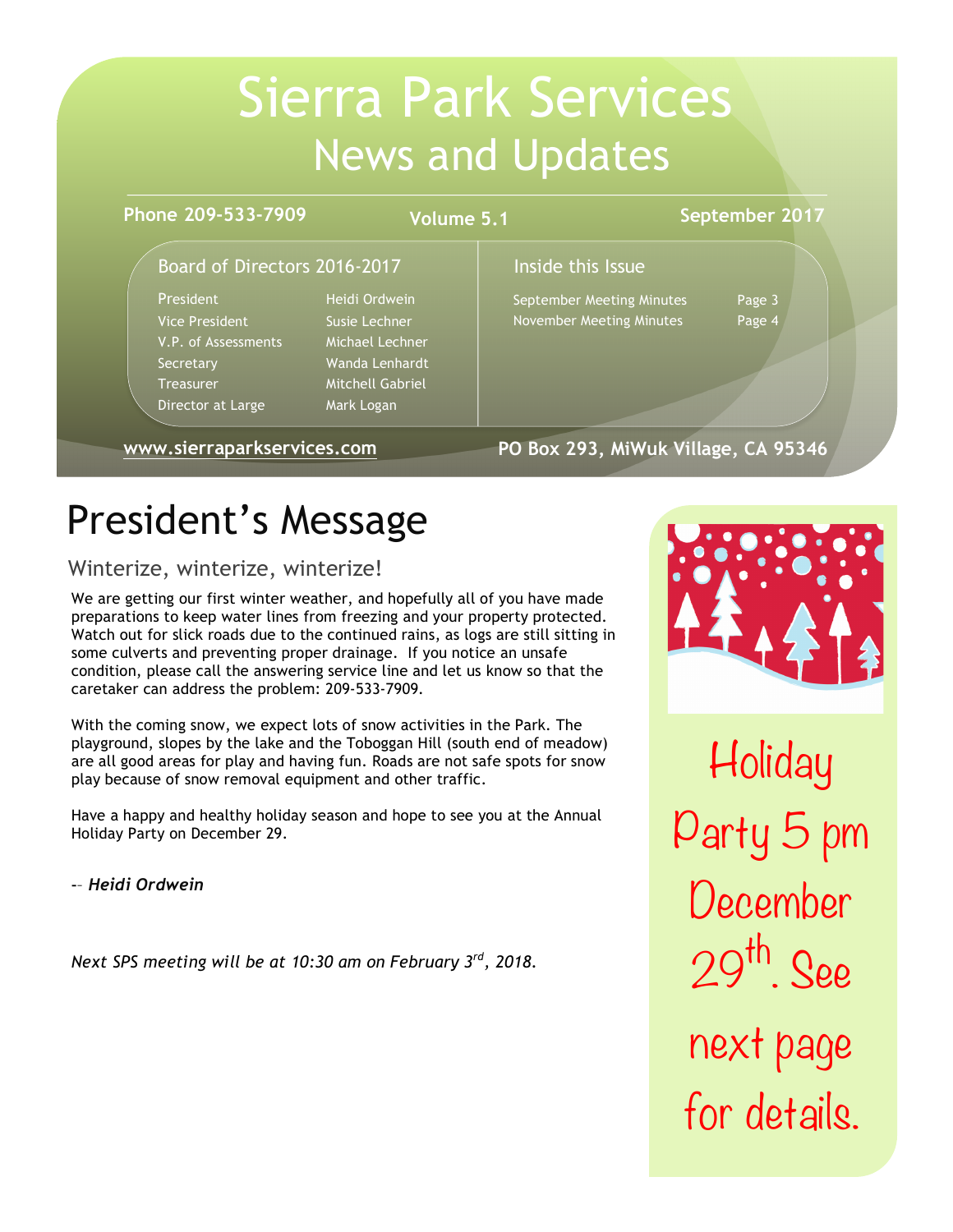# Holiday party!

This year's party will be a relaxed chance to munch, mingle and meet your neighbors. The board will provide hot sandwiches, baked beans and coleslaw, brownies, and coffee/tea/hot chocolate. There'll be movies for the kids in the Board Room. All property owners in good standing are invited, so bring your own adult beverages and something to share.

Join us in the Lodge starting at 5 pm. All property owners in good standing are invited, so bring your own desired beverages and something to share.

### The fishing derby returns

At last spring's annual meeting both Jesse Worsham and Ray Coyle stepped up, volunteering to bring back the beloved Fishing Derby. This long-term tradition, always held on the Saturday before Father's Day, was sidelined for several years by the drought – no water, no fish! But we are on track for a great event this year, with an upgraded menu, prizes, a raffle and the all-important fish. Kids 15 and under will compete in enough categories to ensure that everyone wins a prize. We will be soliciting volunteers and donations to make this the fun event so fondly remembered by long-time owners. Details closer to the date, but mark this one on your calendars!

### Cleaning the lake

Traditionally the lake has been drained for the winter, but during the drought that water and potential for firefighting was too precious to discard. This year the lake will be drained – but several years of plant growth and silt build-up means the bottom badly needs cleaning. This will not only help the derby's planted fish to survive, but will make conditions more inviting for swimming and wading. It's more than the caretaker can accomplish, so Jesse Worsham will be putting out a call for volunteers for a work day to get this job done.

As the water level drops each fall, the algae concentration in this wild lake gets more intense. But while it may not look appetizing, we continue to test the water monthly to make sure it is okay for swimming by any of you polar bears.

#### **When the lake appears frozen, the ice may be dangerously thin. Stay off the ice!**

# Ongoing trash dumping problems

We continue to have problems with illegal dumping -- mattresses, toilets, washing machines, etc. have been left by the garbage cage. Though we have security cameras at the trash site, we do not have the staff to review that footage regularly. **So here's how you can help:** if you see someone dumping illegally (non-household waste), you can call the answering service with the following information: vehicle description, license number, time of day/night dumping occurred so we can check our security cameras and notify the Sheriff's office if necessary. The extra weight of these items adds to the cost of the pickup that you pay for, The extra weight of this trash adds to the cost of the pickup that you pay for, and our caretaker risks a work-related injury (with related costs passed on to all property owners) each time he has to manhandle one of these heavy items into the bin.

**Please -- if you have large items to dispose of there is a dump off of Mono Way at the Hwy 108 and Standard crossroads, or call a local hauler to take the items away.**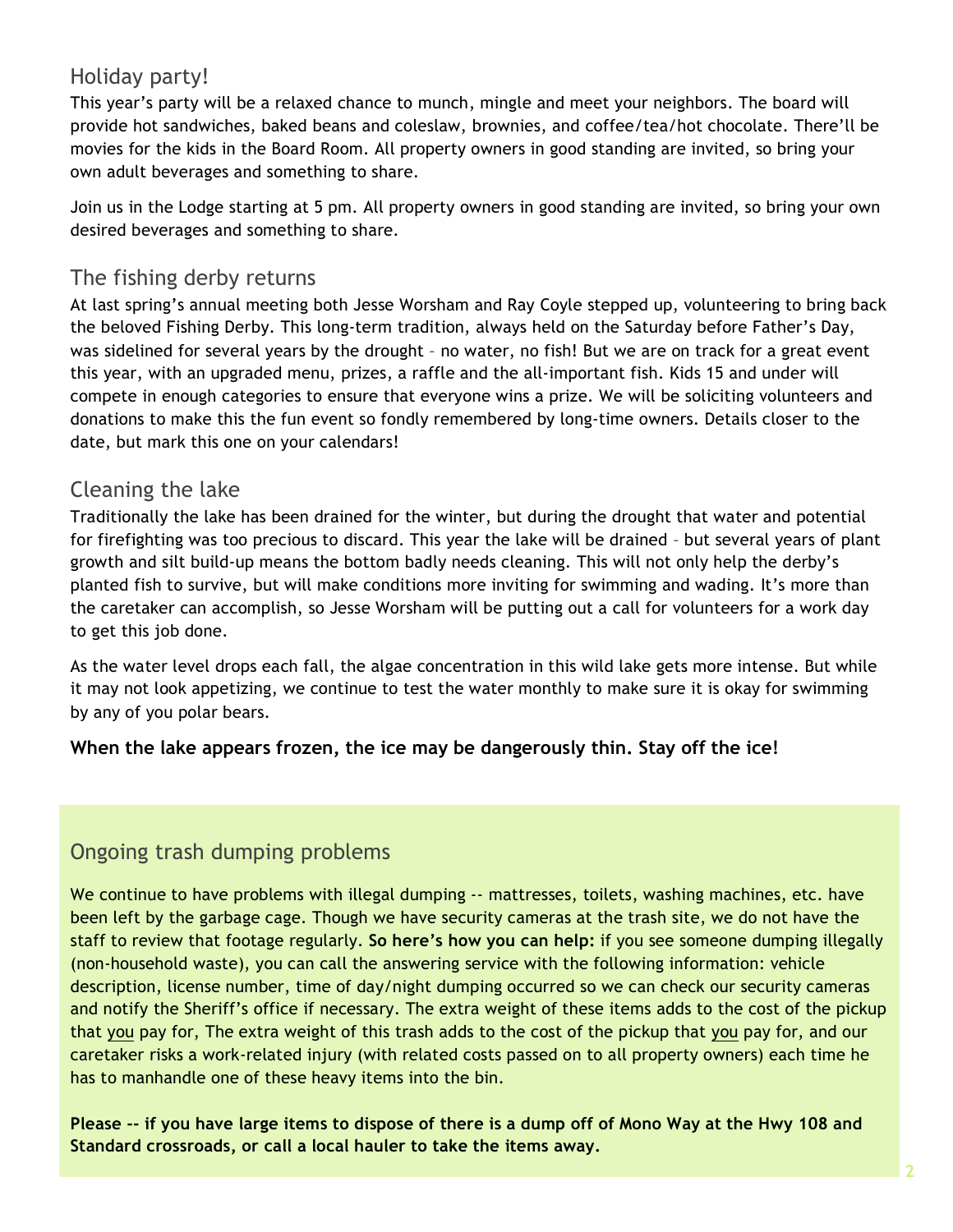

Sierra Park Services Company Board of Directors Meeting Minutes for Sept. 2<sup>nd</sup>, 2017

Meeting called to order at 11:00 by president Heidi Ordwein.

**Board Members Present**: Heidi Ordwein, Wanda Lenhardt, Mitch Gabrial, Michael Lechner and Susie Lechner. Mark Logan was excused.

**Shareholders Present:** none

**Others Present**: Mike Van Gundy

**Attendees' Comments/Questions**: no formal comments

**Minutes for July Board meetings:** approved unanimously.

#### **Directors' Reports:**

**Caretaker Report** – Heidi Ordwein – The new caretaker is working hard to get all culverts cleared before winter. Ditches will be deepened to clear out silt in an attempt to keep water from sheeting/freeaing on the roads. Note: if culverts in from of your property are buried or blocked, it is your responsibility to clear them.

**Roads** – Heidi Ordwein - Topcoating of the last ¼ of Park roads was scheduled for this year, but due to winter damage additional repairs are needed. Areas where the road has subsided must be cut out and the base rebuilt before repaving. Bids were higher than budgeted, so topcoating will be deferred for a year in some areas.

**Vice President –** Susie Lechner – We are waiting on approval from Fish & Wildlife to stabilize the creek bank at the new pedestrian bridge. It will be crucial to complete this work before the rainy season sets in.

**Secretary** – Wanda Lenhardt - Annual Meeting minutes will be out in midwinter. They will be mailed to all shareholders and to those who signed up for mailed communications, and will be posted on the website. Any property owners interested in becoming shareholders can find the application on our website.

**Treasurer** – Mitch Gabriel -- Report deferred to executive session.

**Gate** – A part in the hinge operator was worn out-of-round, causing the gate to stick in the open position. This has been replaced and the gate is functioning normally. Sometimes it is locked open by agencies visiting the Park, who forget to close it, or power outages will cause it to lock open. With winter approaching, the gate will be fixed at "open" when roads may be slick.

**Buildings and common Areas –** Heidi Ordwein – The needle dump is filling up fast; companies removing trees in the Park have agreed to do the chipping. A part-time worker has been hired to spread the chips as mulch; this practice has been approved by CalFire. However, property owners are free to help themselves to any wood chips. Note: the needle dump will close for the winter November 1st.

**Old Business:**

• Recreation areas – The new rake at the beach has walked away. Michael Lechner will donate a replacement.

#### **New Business:** none**.**

The meeting temporarily adjourned to executive session at 12:02 to discuss issues relating to legal and financial matters. The regular meeting reopened at 1:50 pm. Report from executive session: Michael Lechner moved, and Wanda Lenhardt seconded a motion to pay all the bills. Approved unanimously.

The meeting adjourned at 1:51.

*Note: These minutes reflect our recollection of the proceedings. If additions or revisions are needed, they may be noted by calling the hotline number, 209-533-7909, emailed via the link on our website, or brought to the Board's attention at the following meeting.*